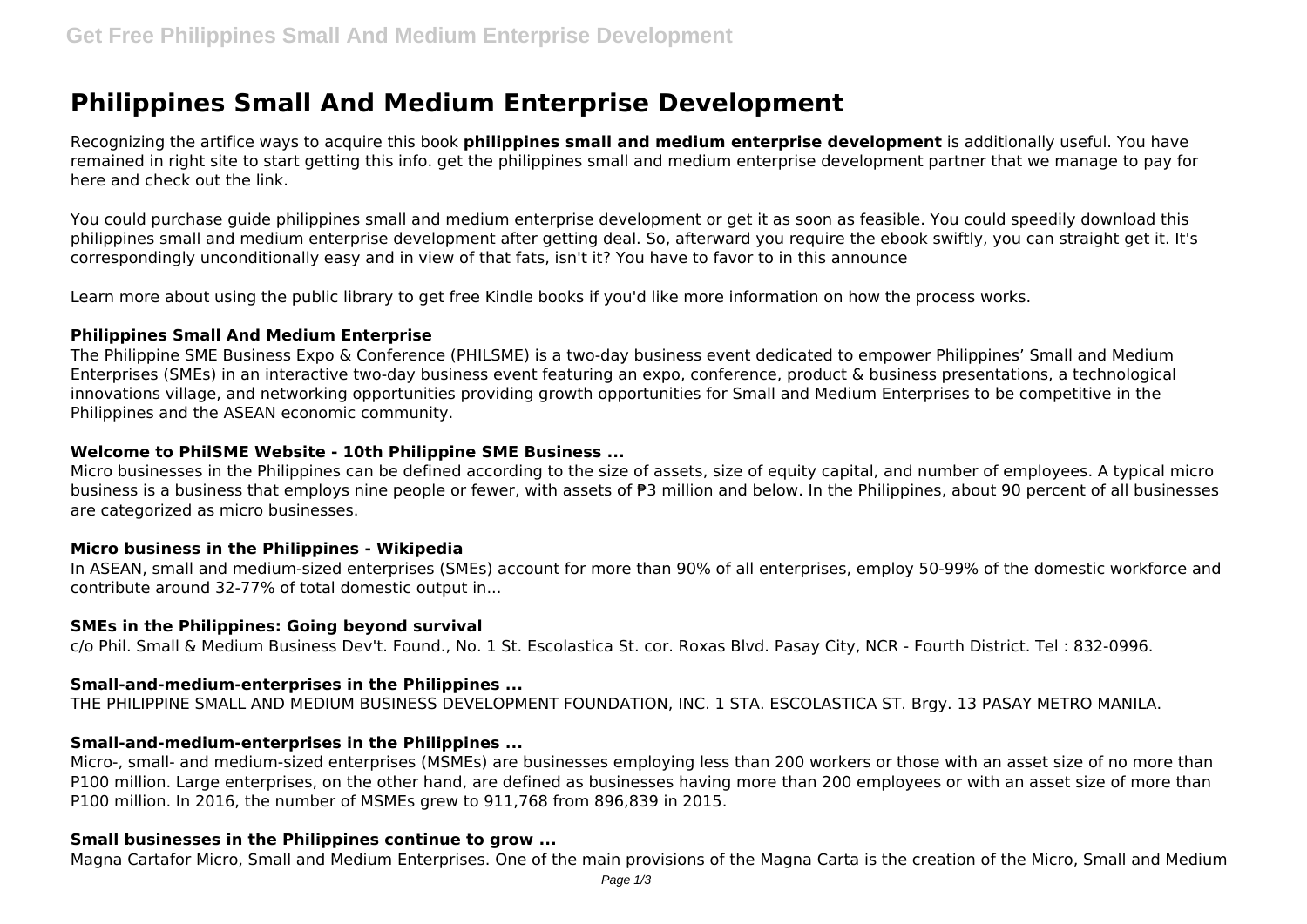Enterprise Development (MSMED) Council. Members: DTI, DA, DILG, SB Corp., representatives from the MSME, women, and youth sectors.

#### **MSME Development in the Philippines**

Number of EstablishmentsAs of 2009 count, there are 780,437business enterprises operating in thePhilippines. Of these, 99.6% (777,357)are micro, small, and medium enterprises (MSMEs) and the remaining 0.4% (3,080)are large enterprises. Of the totalnumber of MSMEs, 91.4% (710,822) aremicro enterprises, 8.2% (63,529) aresmall enterprises, and 0.4% (3,006) aremedium enterprises.

#### **Philippines Micro Small Medium Enterprises (MSMEs)**

Micro, small and medium enterprises (MSMEs) have a very important role in developing the Philippine economy. They help reduce poverty by creating jobs for the country's growing labor force. They stimulate economic development in rural and far-flung areas. They serve as valuable partners to large enterprises as suppliers and

#### **The MSME Sector At A Glance - Senate of the Philippines**

Small And Midsize Enterprises - SME: Small and midsize enterprises are businesses that maintain revenues , assets or a number of employees below a certain threshold. Every country and economic ...

#### **Small and Mid-size Enterprise (SME) Definition**

SMEs, or small and medium-sized enterprises, are defined differently around the world. The country a company operates in provides the specifics on the defined size of an SME. The sizing or categorization of a company as an SME, depending on the country, can be based on a number of characteristics.

## **Small and Medium Enterprises (SMEs) - Definition and ...**

MANILA, Philippines — According to the Asian Development Bank, small and medium enterprises (SMEs) are the backbone of Asian economies, making up 98% of all enterprises and 66% of the national...

## **Infographic: Filipino SMEs at a glance**

- 'Small and Medium Enterprise' shall be defined as any business activity or enterprise engaged in industry, agribusiness and/or services, whether single proprietorship, cooperative, partnership or corporation whose total assets, inclusive of those arising from loans butt exclusive of the land on which the particular business entity's office, plant and equipment are situated, must have value falling under the following categories:

# **PHILIPPINE LAWS, STATUTES AND CODES - CHAN ROBLES VIRTUAL ...**

Micro, Small and Medium Enterprise Development Division (TMSMEDD) Region 11; and the Bundesministerium für wirtschaftliche Zusammenarbeit und Entwick-lung (BMZ) Philippines / the Federal Ministry for Economic Cooperation and Development Philippines through its Private Sector Promotion Program (SMEDSEP), headed by Dr. Volker Steigerwald.

## **Micro and Small Enterprise Upgrading in the Philippines**

SMALL and MEDIUM ENTERPRISES in the Philippines Prepared by: Jo B. Bitonio Philippines. 2. SMALL and MEDIUM ENTERPRISES in the Philippines <ul><li>In the Philippines, 99.1% of the businesses are small and medium enterprises (SMEs) and only 0.99% are large enterprises </li></ul><ul><li>Republic Act No. 9501, The Magna Carta for Micro, Small and Medium Enterprises (MSMEs), signed by President Gloria Macapagal Arroyo on 23 May 2008 defines micro enterprises as entities with total assets of not ...